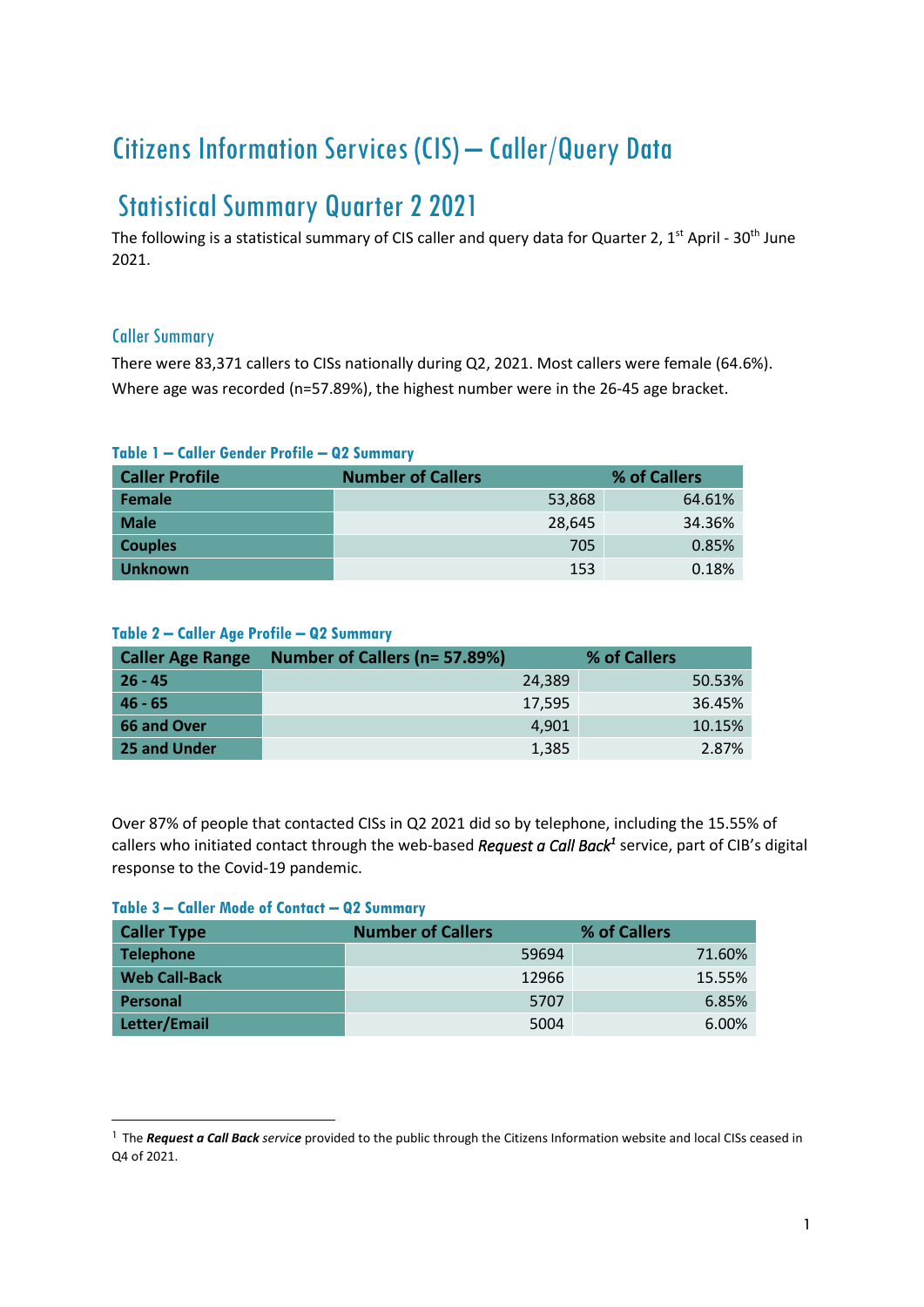## **Query Summary**

Services dealt with **174,551** queries during Q2, 2021. There were 2.09 queries *per* caller compared with 2.18 in Q1, 2021. Of the 174,551 queries recorded by CISs, most were about Social Welfare rights and entitlements (73,822queries) followed by Employment (16,657) and Housing (16,285).

The following tables set out the data in relation to the range of queries received from the public. Table 4, below, sets out the number of queries received across high-level category areas. Table 5, provides a breakdown of the single payments and schemes emerging with the highest number of queries.

| <b>Query Category</b>                  | <b>Number of</b> | % of Queries |
|----------------------------------------|------------------|--------------|
|                                        | <b>Queries</b>   |              |
| <b>Social Welfare</b>                  | 73,822           | 42.29%       |
| <b>Employment</b>                      | 16,657           | 9.54%        |
| <b>Housing</b>                         | 16,285           | 9.33%        |
| Covid-19                               | 11,895           | 6.81%        |
| <b>Health</b>                          | 10,306           | 5.90%        |
| <b>Money and Tax</b>                   | 7,791            | 4.46%        |
| Local                                  | 7483             | 4.29%        |
| <b>Moving Country</b>                  | 5,971            | 3.42%        |
| <b>Birth, Family and Relationships</b> | 5,575            | 3.19%        |
| <b>Justice</b>                         | 5,280            | 3.02%        |
| <b>Travel and Recreation</b>           | 4,445            | 2.55%        |
| <b>Education and Training</b>          | 3,451            | 1.98%        |
| <b>Consumer Affairs</b>                | 2,815            | 1.61%        |
| <b>Death and Bereavement</b>           | 1,391            | 0.80%        |
| <b>Government in Ireland</b>           | 902              | 0.52%        |
| <b>Environment</b>                     | 482              | 0.28%        |
|                                        | 174,551          | 100.00%      |

## **Table 4 – Query Profile Q2 2021 - High-level**

## **Table 5 - Top-ten Single Payment or Schemes, Q2 2021**

|                         | Top Ten Single Payment or Scheme Q2, 2021                     |                                                              |                                       |                                          |  |
|-------------------------|---------------------------------------------------------------|--------------------------------------------------------------|---------------------------------------|------------------------------------------|--|
|                         | Category                                                      | <b>Single Payment or</b><br><b>Scheme</b>                    | <b>Number</b><br>οf<br><b>Queries</b> | $%$ of<br><b>Total</b><br><b>Queries</b> |  |
| $\mathbf{1}$            | Social Welfare<br>- Carers                                    | <b>Carer's Allowance</b>                                     | 5,747                                 | 3.29%                                    |  |
| $\overline{2}$          | Health -<br><b>Medical Card</b>                               | <b>Medical Card</b>                                          | 5,725                                 | 3.28%                                    |  |
| $\overline{\mathbf{3}}$ | Social Welfare<br>-Disability and<br>Illness                  | <b>Disability Allowance</b>                                  | 5,338                                 | 3.06%                                    |  |
| 4                       | Social Welfare<br>- Older and<br><b>Retired People</b>        | <b>State</b><br><b>Pension/Contributory</b>                  | 5,149                                 | 2.95%                                    |  |
| 5.                      | Social Welfare<br>- Unemployed<br>People                      | <b>Jobseeker's Allowance</b>                                 | 4,100                                 | 2.35%                                    |  |
| 6                       | Employment -<br>Employment<br><b>Rights and</b><br>Conditions | <b>Leave and Holidays</b>                                    | 4,020                                 | 2.30%                                    |  |
| $\overline{ }$          | Housing - Local<br>Authority and<br><b>Social Housing</b>     | <b>Applying for Local</b><br><b>Authority/Social Housing</b> | 3,985                                 | 2.28%                                    |  |
| 8                       | Social Welfare<br>- Disability and<br>Illness                 | <b>Illness Benefit</b>                                       | 3,747                                 | 2.15%                                    |  |
| 9                       | Social Welfare<br>- Unemployed<br>People                      | <b>Jobseeker's Benefit</b>                                   | 3,374                                 | 1.93%                                    |  |
| 10                      | Covid-19 $-$<br><b>Travel</b>                                 | <b>Travel</b>                                                | 3,371                                 | 1.93%                                    |  |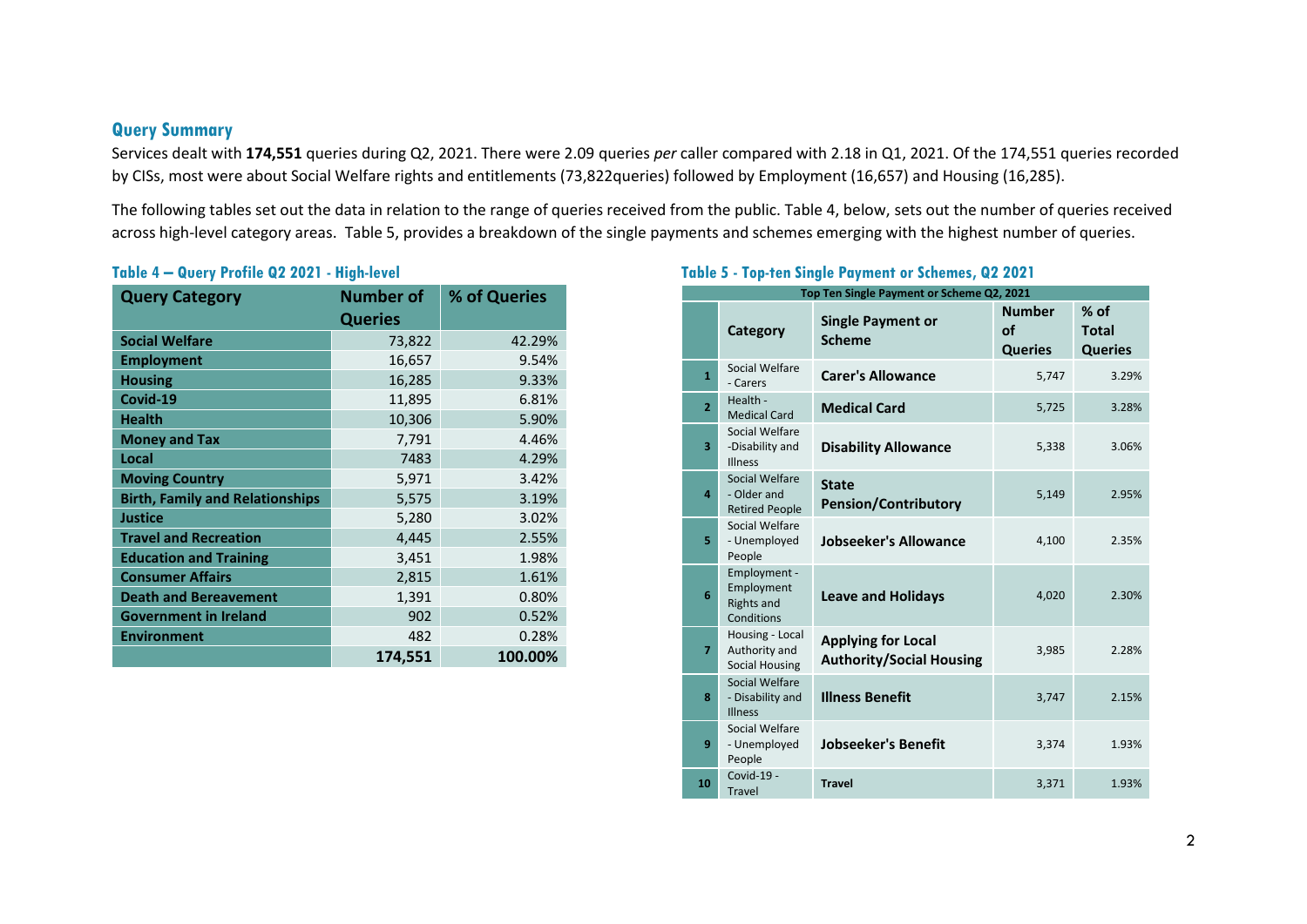**Table 6** sets out the **Social Welfare** query dataset for Quarter 2, 2021.

Query sub-categories are presented in thematic form, as recorded by CISs. The percentages in the right hand column represent the percentage of queries for that sub-category of data collection i.e. the Disability Allowance percentage represents the queries recorded as a percentage of the *Disability and Illness* sub-category.

| Category              | Sub-category                 | Q2, 2021 Sub-category Breakdown                                  | # of<br><b>Queries</b> | % of Social<br>Welfare<br>Sub-<br>category |
|-----------------------|------------------------------|------------------------------------------------------------------|------------------------|--------------------------------------------|
|                       |                              | Disability and Illness                                           |                        |                                            |
| Social Welfare        | Disability and Illness       | <b>Disability Allowance</b>                                      | 5338                   | 42.62%                                     |
| <b>Social Welfare</b> | Disability and Illness       | <b>Illness Benefit</b>                                           | 3747                   | 29.92%                                     |
| <b>Social Welfare</b> | Disability and Illness       | <b>Invalidity Pension</b>                                        | 2466                   | 19.69%                                     |
| <b>Social Welfare</b> | Disability and Illness       | <b>Partial Capacity Benefit</b>                                  | 539                    | 4.30%                                      |
| <b>Social Welfare</b> | Disability and Illness       | <b>Injury Benefit</b>                                            | 161                    | 1.29%                                      |
| <b>Social Welfare</b> | Disability and Illness       | <b>Occupational Injuries Benefit Scheme</b>                      | 144                    | 1.15%                                      |
| <b>Social Welfare</b> | Disability and Illness       | <b>Other Payment (Blind Pension/Other)</b>                       | 130                    | 1.04%                                      |
|                       |                              | <b>Total</b>                                                     | 12,525                 | 100.00%                                    |
|                       |                              | <b>Families and Children</b>                                     |                        |                                            |
| <b>Social Welfare</b> | <b>Families and Children</b> | <b>Working Family Payment (WFP) formerly FIS</b>                 | 3203                   | 30.15%                                     |
| <b>Social Welfare</b> | <b>Families and Children</b> | <b>One Parent Family Payment (OFP)</b>                           | 2305                   | 21.70%                                     |
| <b>Social Welfare</b> | <b>Families and Children</b> | <b>Maternity/ Adoptive Benefit</b>                               | 1111                   | 10.46%                                     |
| <b>Social Welfare</b> | <b>Families and Children</b> | <b>Child Benefit</b>                                             | 866                    | 8.15%                                      |
| <b>Social Welfare</b> | <b>Families and Children</b> | Increase for a Qualified Adult (IQA)                             | 720                    | 6.78%                                      |
| <b>Social Welfare</b> | <b>Families and Children</b> | <b>Back to School Clothing &amp; Footwear Allowance (BTSCFA)</b> | 685                    | 6.45%                                      |
| <b>Social Welfare</b> | <b>Families and Children</b> | <b>Parent's Benefit</b>                                          | 579                    | 5.45%                                      |
| <b>Social Welfare</b> | <b>Families and Children</b> | Increase for a Qualified Child (IQC)                             | 535                    | 5.04%                                      |
| <b>Social Welfare</b> | <b>Families and Children</b> | <b>Paternity Benefit</b>                                         | 321                    | 3.02%                                      |
| <b>Social Welfare</b> | <b>Families and Children</b> | <b>Back to Work Family Dividend</b>                              | 181                    | 1.70%                                      |

## **Table 6 – Social Welfare Query Breakdown, Q2 2021**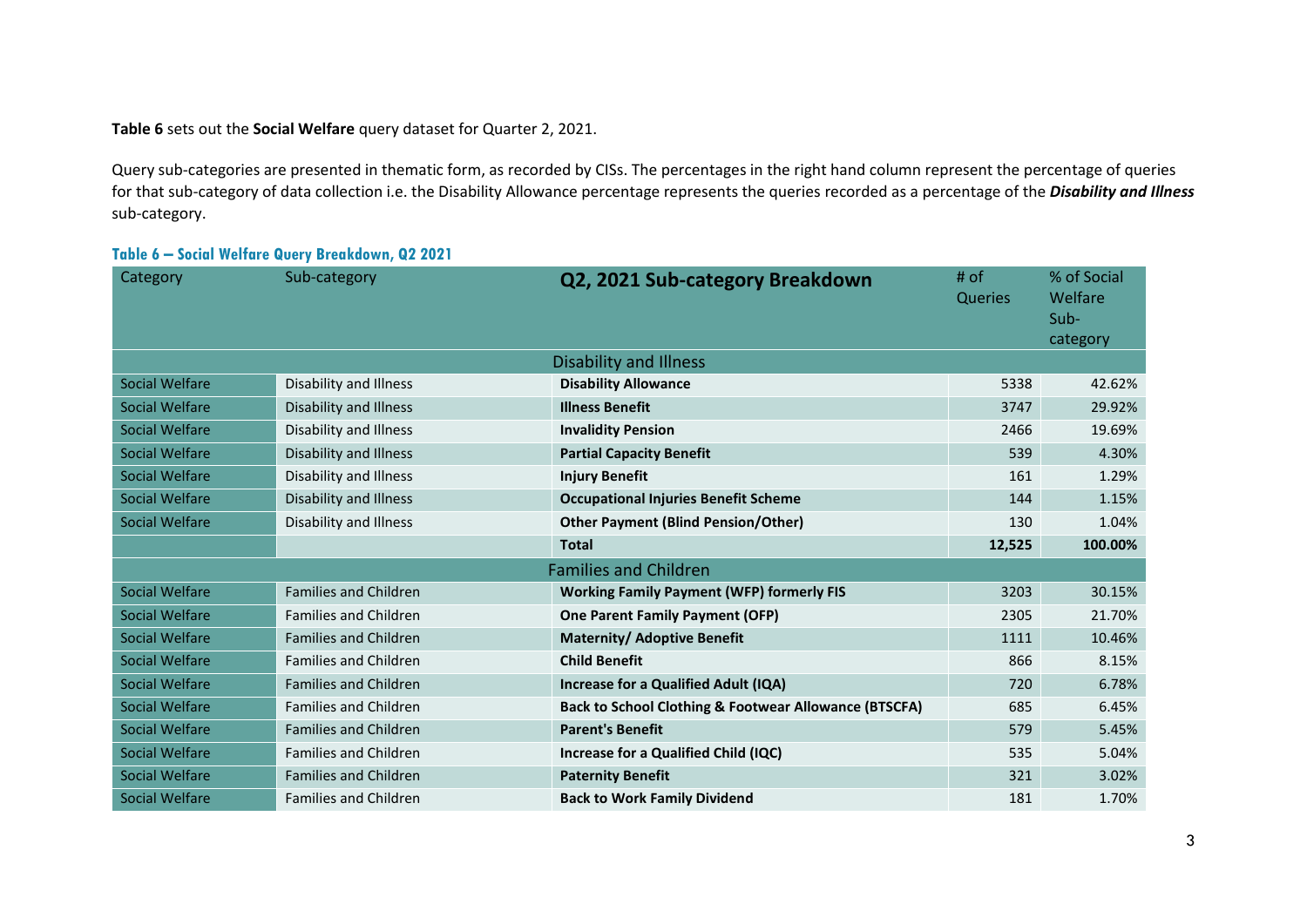| <b>Social Welfare</b> | <b>Families and Children</b>         | <b>Health and Safety Benefit</b>                  | 82     | 0.77%   |
|-----------------------|--------------------------------------|---------------------------------------------------|--------|---------|
| <b>Social Welfare</b> | <b>Families and Children</b>         | <b>Deserted Wife's Benefit</b>                    | 29     | 0.27%   |
| <b>Social Welfare</b> | <b>Families and Children</b>         | <b>Deserted Wife's Allowance</b>                  | 5      | 0.05%   |
|                       |                                      | <b>Total</b>                                      | 10,622 | 100.00% |
|                       |                                      | <b>Carers</b>                                     |        |         |
| <b>Social Welfare</b> | Carers                               | <b>Carer's Allowance</b>                          | 5747   | 62.35%  |
| <b>Social Welfare</b> | Carers                               | <b>Carer's Support Grant (Respite Care Grant)</b> | 1281   | 13.90%  |
| Social Welfare        | Carers                               | <b>Carer's Benefit</b>                            | 1199   | 13.01%  |
| <b>Social Welfare</b> | Carers                               | <b>Domiciliary Care Allowance (DCA)</b>           | 991    | 10.75%  |
|                       |                                      | <b>Total</b>                                      | 9,218  | 100.00% |
|                       |                                      | <b>Unemployed People</b>                          |        |         |
| <b>Social Welfare</b> | <b>Unemployed People</b>             | <b>Jobseeker's Allowance</b>                      | 4100   | 45.29%  |
| <b>Social Welfare</b> | Unemployed People                    | <b>Jobseeker's Benefit</b>                        | 3374   | 37.27%  |
| <b>Social Welfare</b> | <b>Unemployed People</b>             | <b>Social Welfare Payments and Work</b>           | 1041   | 11.50%  |
| <b>Social Welfare</b> | <b>Unemployed People</b>             | <b>Jobseeker's Transitional Payment</b>           | 480    | 5.30%   |
| <b>Social Welfare</b> | <b>Unemployed People</b>             | Unemployed following self-employment              | 58     | 0.64%   |
|                       |                                      | <b>Total</b>                                      | 9,053  | 100.00% |
|                       |                                      | <b>Older and Retired People</b>                   |        |         |
| <b>Social Welfare</b> | <b>Older and Retired People</b>      | <b>State Pension/Contributory</b>                 | 5149   | 60.04%  |
| Social Welfare        | Older and Retired People             | <b>State Pension/Non Contributory Pension</b>     | 1997   | 23.29%  |
| <b>Social Welfare</b> | <b>Older and Retired People</b>      | Payment for people who retire at 65               | 626    | 7.30%   |
| Social Welfare        | <b>Older and Retired People</b>      | <b>Qualified Adults</b>                           | 431    | 5.03%   |
| <b>Social Welfare</b> | <b>Older and Retired People</b>      | <b>UK Pensions/Brexit</b>                         | 214    | 2.50%   |
| <b>Social Welfare</b> | Older and Retired People             | <b>EU/International Pensions</b>                  | 159    | 1.85%   |
|                       |                                      | <b>Total</b>                                      | 8,576  | 100.00% |
|                       |                                      | <b>Extra Social Welfare Benefits</b>              |        |         |
| <b>Social Welfare</b> | <b>Extra Social Welfare Benefits</b> | <b>Household Benefits Package</b>                 | 2623   | 39.10%  |
| <b>Social Welfare</b> | <b>Extra Social Welfare Benefits</b> | <b>Fuel Allowance</b>                             | 1633   | 24.34%  |
| <b>Social Welfare</b> | <b>Extra Social Welfare Benefits</b> | Free Travel (Travel Card, Companion Card, etc.)   | 1263   | 18.83%  |
| Social Welfare        | <b>Extra Social Welfare Benefits</b> | <b>Living Alone Increase</b>                      | 838    | 12.49%  |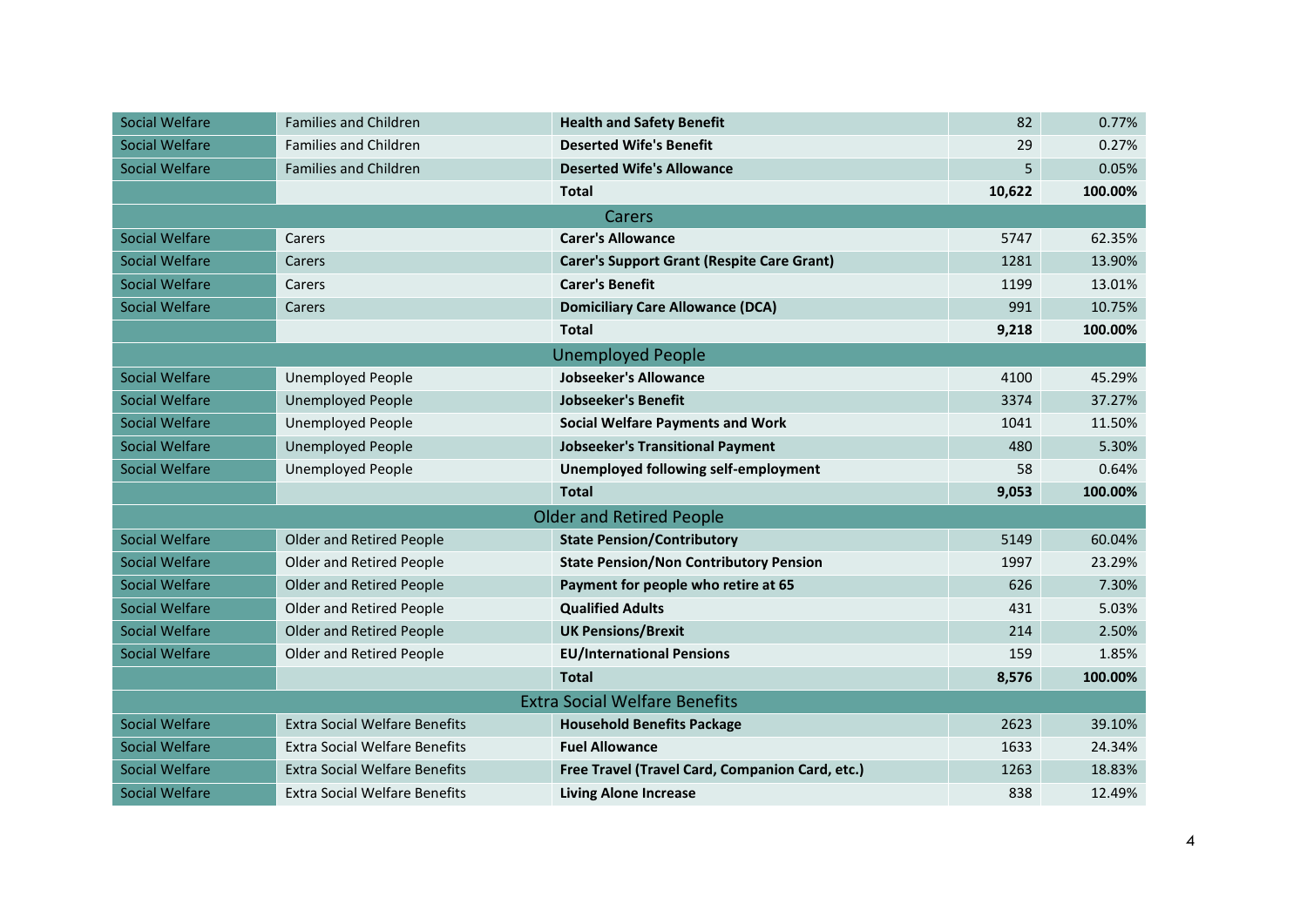| <b>Social Welfare</b> | <b>Extra Social Welfare Benefits</b> | <b>Telephone Support Allowance</b>           | 222            | 3.31%   |
|-----------------------|--------------------------------------|----------------------------------------------|----------------|---------|
| <b>Social Welfare</b> | <b>Extra Social Welfare Benefits</b> | <b>Treatment Benefits</b>                    | 117            | 1.74%   |
| <b>Social Welfare</b> | <b>Extra Social Welfare Benefits</b> | <b>Christmas Bonus</b>                       | 9              | 0.13%   |
| <b>Social Welfare</b> | <b>Extra Social Welfare Benefits</b> | <b>Water Conservation Grant</b>              | 3              | 0.04%   |
|                       |                                      | <b>Total</b>                                 | 6,708          | 100.00% |
|                       |                                      | Social Insurance (PRSI)                      |                |         |
| <b>Social Welfare</b> | Social Insurance (PRSI)              | <b>PRSI Records/Paid Contributions</b>       | 1936           | 44.24%  |
| <b>Social Welfare</b> | Social Insurance (PRSI)              | <b>PPS Number</b>                            | 680            | 15.54%  |
| <b>Social Welfare</b> | Social Insurance (PRSI)              | <b>Credited Contributions</b>                | 564            | 12.89%  |
| <b>Social Welfare</b> | Social Insurance (PRSI)              | <b>PRSI Classes</b>                          | 374            | 8.55%   |
| <b>Social Welfare</b> | Social Insurance (PRSI)              | <b>Voluntary Contributions</b>               | 255            | 5.83%   |
| <b>Social Welfare</b> | Social Insurance (PRSI)              | Other                                        | 252            | 5.76%   |
| <b>Social Welfare</b> | Social Insurance (PRSI)              | <b>Homemakers Scheme</b>                     | 228            | 5.21%   |
| <b>Social Welfare</b> | Social Insurance (PRSI)              | <b>Employer's PRSI</b>                       | 87             | 1.99%   |
|                       |                                      | <b>Total</b>                                 | 4,376          | 100.00% |
|                       |                                      |                                              |                |         |
|                       |                                      | <b>Supplementary Welfare Schemes</b>         |                |         |
| <b>Social Welfare</b> | <b>Supplementary Welfare Schemes</b> | <b>Basic Supplementary Welfare Allowance</b> | 2056           | 47.94%  |
| <b>Social Welfare</b> | <b>Supplementary Welfare Schemes</b> | <b>Exceptional/urgent needs payment</b>      | 1194           | 27.84%  |
| <b>Social Welfare</b> | <b>Supplementary Welfare Schemes</b> | <b>Rent Supplement (RS)</b>                  | 1004           | 23.41%  |
| <b>Social Welfare</b> | <b>Supplementary Welfare Schemes</b> | <b>Diet/Heating Supplement</b>               | 28             | 0.65%   |
| <b>Social Welfare</b> | <b>Supplementary Welfare Schemes</b> | <b>Mortgage Interest Supplement (MIS)</b>    | $\overline{7}$ | 0.16%   |
|                       |                                      | <b>Total</b>                                 | 4,289          | 100.00% |
|                       |                                      | <b>Social Welfare Miscellaneous</b>          |                |         |
| <b>Social Welfare</b> | Social Welfare Miscellaneous         | <b>Other</b>                                 | 1296           | 31.87%  |
| <b>Social Welfare</b> | Social Welfare Miscellaneous         | <b>Means Tests</b>                           | 941            | 23.14%  |
| <b>Social Welfare</b> | Social Welfare Miscellaneous         | <b>Public Services Card</b>                  | 814            | 20.02%  |
| <b>Social Welfare</b> | Social Welfare Miscellaneous         | <b>Habitual Residence Condition</b>          | 369            | 9.08%   |
| <b>Social Welfare</b> | Social Welfare Miscellaneous         | MyWelfare.ie                                 | 255            | 6.27%   |
| <b>Social Welfare</b> | Social Welfare Miscellaneous         | <b>Overpayments</b>                          | 199            | 4.89%   |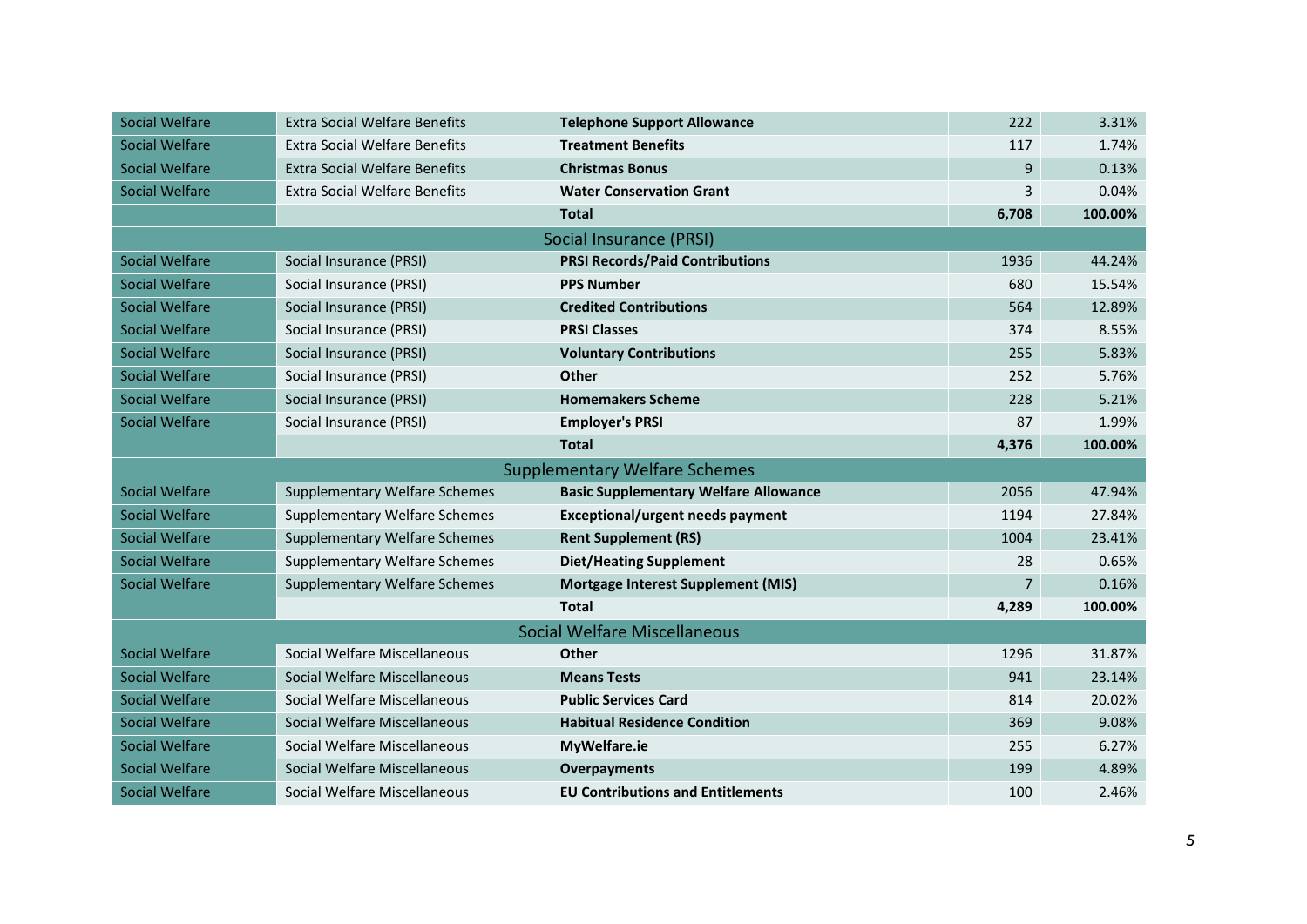| <b>Social Welfare</b> | Social Welfare Miscellaneous                         | <b>UK Entitlements/Brexit</b>                                                   | 57             | 1.40%   |
|-----------------------|------------------------------------------------------|---------------------------------------------------------------------------------|----------------|---------|
| <b>Social Welfare</b> | Social Welfare Miscellaneous                         | <b>Late Claims</b>                                                              | 30             | 0.74%   |
| <b>Social Welfare</b> | Social Welfare Miscellaneous                         | <b>Insolvency Payments Scheme</b>                                               | 5              | 0.12%   |
|                       |                                                      | <b>Total</b>                                                                    | 4,066          | 100.00% |
|                       |                                                      | <b>Activation Schemes, Education and Training</b>                               |                |         |
| <b>Social Welfare</b> | Activation Schemes, Education and<br><b>Training</b> | <b>Back to Education Allowance (BTEA)</b>                                       | 1021           | 45.30%  |
| <b>Social Welfare</b> | Activation Schemes, Education and<br><b>Training</b> | <b>Back to Work Enterprise Allowance (BTWEA)</b>                                | 522            | 23.16%  |
| <b>Social Welfare</b> | Activation Schemes, Education and<br><b>Training</b> | <b>Community Employment (CE)</b>                                                | 374            | 16.59%  |
| <b>Social Welfare</b> | Activation Schemes, Education and<br><b>Training</b> | <b>Short-Term Enterprise Allowance</b>                                          | 67             | 2.97%   |
| <b>Social Welfare</b> | Activation Schemes, Education and<br><b>Training</b> | Tús                                                                             | 65             | 2.88%   |
| <b>Social Welfare</b> | Activation Schemes, Education and<br><b>Training</b> | JobPath - Seetec/Turas Nua                                                      | 55             | 2.44%   |
| <b>Social Welfare</b> | Activation Schemes, Education and<br><b>Training</b> | Part-Time Job Incentive Scheme (PTJI)                                           | 46             | 2.04%   |
| <b>Social Welfare</b> | Activation Schemes, Education and<br><b>Training</b> | <b>Part-time Education Option (PTEO)</b>                                        | 41             | 1.82%   |
| <b>Social Welfare</b> | Activation Schemes, Education and<br><b>Training</b> | <b>JobsPlus</b>                                                                 | 31             | 1.38%   |
| <b>Social Welfare</b> | Activation Schemes, Education and<br><b>Training</b> | <b>Rural Social Scheme</b>                                                      | 24             | 1.06%   |
| <b>Social Welfare</b> | Activation Schemes, Education and<br><b>Training</b> | JobBridge/ First Steps - Youth Internship                                       | $\overline{7}$ | 0.31%   |
| <b>Social Welfare</b> | Activation Schemes, Education and<br><b>Training</b> | Gateway                                                                         | $\mathbf{1}$   | 0.04%   |
|                       |                                                      | <b>Total</b>                                                                    | 2,254          | 100.00% |
|                       |                                                      | <b>Death Related Benefits</b>                                                   |                |         |
| <b>Social Welfare</b> | <b>Death Related Benefits</b>                        | Widow/Widower/Surviving Civil Partner's Pension<br>(Contrib./Non-Contributory). | 721            | 70.00%  |
| <b>Social Welfare</b> | <b>Death Related Benefits</b>                        | Widow/Widower/Surviving Civil Partner Grant                                     | 146            | 14.17%  |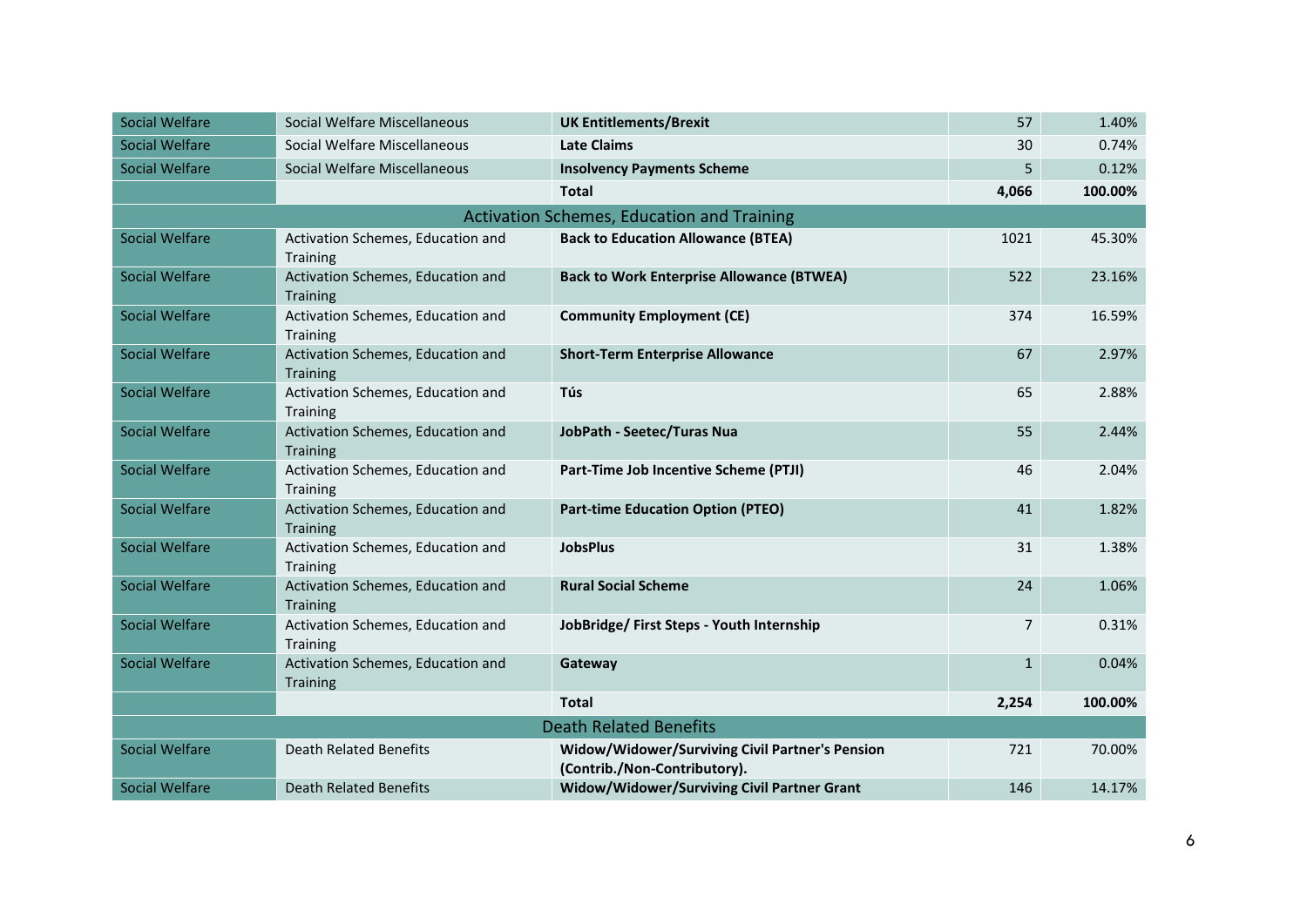| <b>Social Welfare</b> | <b>Death Related Benefits</b> | <b>Help with Funeral Costs</b>                    | 95     | 9.22%   |
|-----------------------|-------------------------------|---------------------------------------------------|--------|---------|
| <b>Social Welfare</b> | <b>Death Related Benefits</b> | <b>Guardian's Payment</b>                         | 57     | 5.53%   |
| <b>Social Welfare</b> | <b>Death Related Benefits</b> | Special Funeral Grant (Occ. Injuries Scheme only) | 11     | 1.07%   |
|                       |                               | <b>Total</b>                                      | 1,030  | 100.00% |
|                       |                               | <b>Social Welfare Appeals</b>                     |        |         |
| <b>Social Welfare</b> | Appeals                       | <b>Disability Allowance</b>                       | 259    | 27.35%  |
| <b>Social Welfare</b> | Appeals                       | <b>Invalidity Pension</b>                         | 166    | 17.53%  |
| <b>Social Welfare</b> | Appeals                       | <b>Carer's Allowance/Benefit</b>                  | 164    | 17.32%  |
| <b>Social Welfare</b> | Appeals                       | <b>Other</b>                                      | 94     | 9.93%   |
| <b>Social Welfare</b> | Appeals                       | <b>Jobseeker's Allowance</b>                      | 49     | 5.17%   |
| <b>Social Welfare</b> | Appeals                       | <b>Working Family Payment (WFP)</b>               | 32     | 3.38%   |
| Social Welfare        | Appeals                       | <b>Domiciliary Care Allowance</b>                 | 31     | 3.27%   |
| <b>Social Welfare</b> | Appeals                       | <b>State Pension (Contributory)</b>               | 30     | 3.17%   |
| <b>Social Welfare</b> | Appeals                       | <b>State Pension (Non-Contributory)</b>           | 30     | 3.17%   |
| <b>Social Welfare</b> | Appeals                       | <b>Supplementary Welfare Allowance</b>            | 26     | 2.75%   |
| <b>Social Welfare</b> | Appeals                       | <b>Child Benefit</b>                              | 15     | 1.58%   |
| <b>Social Welfare</b> | Appeals                       | <b>One Parent Family Payment (OFP)</b>            | 15     | 1.58%   |
| <b>Social Welfare</b> | Appeals                       | <b>Jobseeker's Benefit</b>                        | 12     | 1.27%   |
| <b>Social Welfare</b> | Appeals                       | Widow/Widower/surviving Civil Partner Pension     | 11     | 1.16%   |
| <b>Social Welfare</b> | Appeals                       | <b>Illness Benefit</b>                            | 9      | 0.95%   |
| <b>Social Welfare</b> | Appeals                       | <b>Carer's Support Grant</b>                      | 4      | 0.42%   |
|                       |                               | <b>Total</b>                                      | 947    | 100.00% |
|                       |                               | <b>Social Welfare and Farmers</b>                 |        |         |
| <b>Social Welfare</b> | <b>Farmers</b>                | <b>Farm Assist</b>                                | 140    | 88.61%  |
| <b>Social Welfare</b> | <b>Farmers</b>                | Other                                             | 18     | 11.39%  |
|                       |                               | <b>Total</b>                                      | 158    | 100.00% |
|                       |                               | <b>Total Social Welfare Queries</b>               | 73,822 | 100.00% |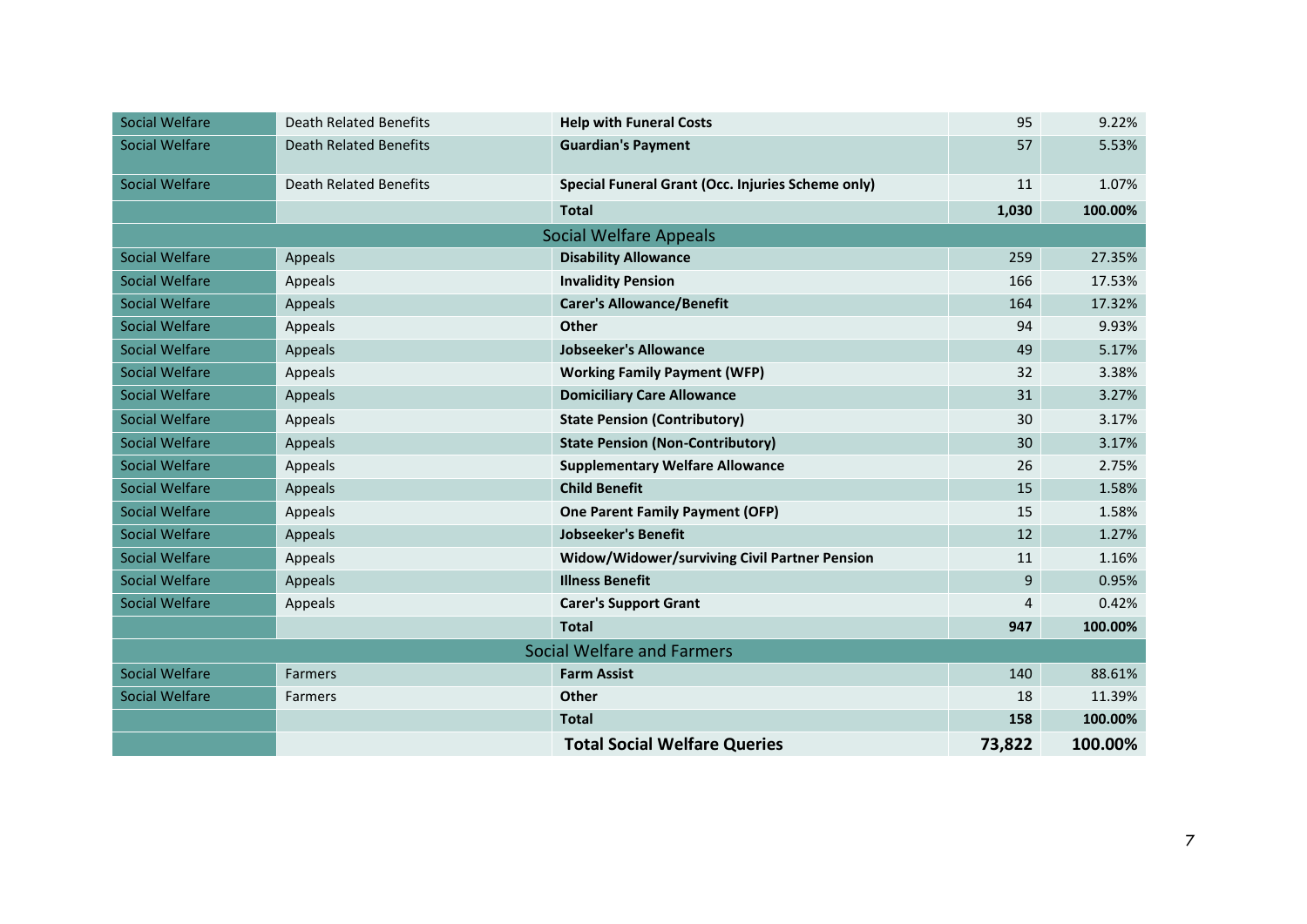**Table 7** sets out the Employment query dataset for Quarter 2, 2021.

Query sub-categories are presented in thematic form, as recorded by CISs. The percentages in the right-hand column represent the percentage of queries for that sub-category of data collection i.e., the *Leave and Holidays* percentage represents the number of queries recorded as a percentage of the *Employment Rights and Conditions* sub-category.

#### **Table 7 - Employment Query Breakdown, Q2 2021**

| <b>Category</b>   | Sub-category                                 | Q2, 2021 Sub-category Breakdown             | # of<br><b>Queries</b> | $%$ of<br><b>Employment</b> |  |
|-------------------|----------------------------------------------|---------------------------------------------|------------------------|-----------------------------|--|
|                   |                                              |                                             |                        | Sub-category                |  |
|                   |                                              | <b>Employment Rights and Conditions</b>     |                        |                             |  |
| <b>Employment</b> | <b>Employment Rights and Conditions</b>      | <b>Leave and Holidays</b>                   | 4020                   | 37.00%                      |  |
| <b>Employment</b> | <b>Employment Rights and Conditions</b>      | <b>Contracts of Employment</b>              | 2020                   | 18.59%                      |  |
| <b>Employment</b> | <b>Employment Rights and Conditions</b>      | Other                                       | 1617                   | 14.88%                      |  |
| <b>Employment</b> | <b>Employment Rights and Conditions</b>      | Pay/Wages                                   | 916                    | 8.43%                       |  |
| <b>Employment</b> | <b>Employment Rights and Conditions</b>      | Dismissal (unfair, constructive etc.)       | 743                    | 6.84%                       |  |
| <b>Employment</b> | <b>Employment Rights and Conditions</b>      | <b>Notice Period</b>                        | 569                    | 5.24%                       |  |
| <b>Employment</b> | <b>Employment Rights and Conditions</b>      | <b>Hours of Work</b>                        | 544                    | 5.01%                       |  |
| <b>Employment</b> | <b>Employment Rights and Conditions</b>      | <b>Health and Safety</b>                    | 411                    | 3.78%                       |  |
| <b>Employment</b> | <b>Employment Rights and Conditions</b>      | <b>Garda Vetting</b>                        | 25                     | 0.23%                       |  |
|                   |                                              | <b>Total</b>                                | 10,865                 | 100.00%                     |  |
|                   |                                              | <b>Unemployment and Redundancy</b>          |                        |                             |  |
| <b>Employment</b> | Unemployment and Redundancy                  | <b>Unemployment and Redundancy</b>          | 1524                   | 100.00%                     |  |
|                   |                                              | <b>Total</b>                                | 1,524                  | 100.00%                     |  |
|                   |                                              | Self-Employment                             |                        |                             |  |
| <b>Employment</b> | Self-employment                              | Self-employment                             | 1224                   | 100.00%                     |  |
|                   |                                              | <b>Total</b>                                | 1,224                  | 100.00%                     |  |
|                   |                                              | <b>Enforcement and Redress</b>              |                        |                             |  |
| <b>Employment</b> | <b>Enforcement and Redress</b>               | <b>WRC (Workplace Relations Commission)</b> | 955                    | 100.00%                     |  |
|                   |                                              | <b>Total</b>                                | 955                    | 100.00%                     |  |
|                   | <b>Grievance and Disciplinary Procedures</b> |                                             |                        |                             |  |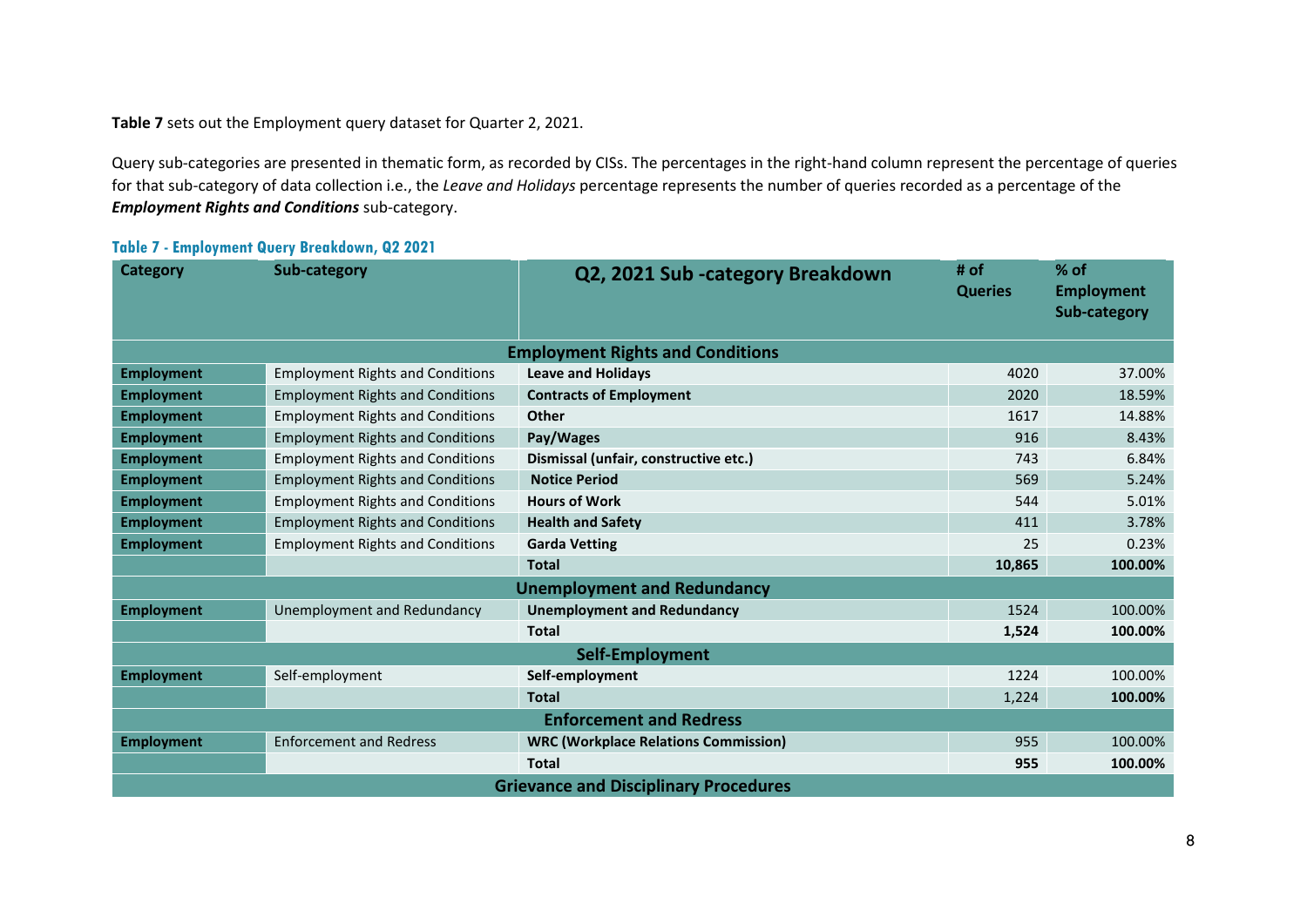| <b>Employment</b> | Grievance and Discipline Procedures   | <b>Grievance and Discipline Procedures</b> | 555            | 100.00% |  |  |
|-------------------|---------------------------------------|--------------------------------------------|----------------|---------|--|--|
|                   |                                       | <b>Total</b>                               | 555            | 100.00% |  |  |
|                   | <b>Starting Work and Changing Job</b> |                                            |                |         |  |  |
| <b>Employment</b> | <b>Starting Work and Changing Job</b> | <b>Starting Work and Changing Job</b>      | 459            | 100.00% |  |  |
|                   |                                       | <b>Total</b>                               | 459            | 100.00% |  |  |
|                   |                                       | <b>Equality in Work</b>                    |                |         |  |  |
| <b>Employment</b> | <b>Equality in Work</b>               | <b>Discrimination</b>                      | 131            | 37.43%  |  |  |
| <b>Employment</b> | Equality in Work                      | <b>Bullying and Harassment</b>             | 126            | 36.00%  |  |  |
| <b>Employment</b> | Equality in Work                      | Other                                      | 55             | 15.71%  |  |  |
| <b>Employment</b> | <b>Equality in Work</b>               | <b>Pay and Conditions</b>                  | 22             | 6.29%   |  |  |
| <b>Employment</b> | Equality in Work                      | <b>Victimisation</b>                       | 16             | 4.57%   |  |  |
|                   |                                       | <b>Total</b>                               | 350            | 100.00% |  |  |
|                   |                                       | <b>Part-time Employment</b>                |                |         |  |  |
| <b>Employment</b> | Part-time Employment                  | <b>Part-time Employment</b>                | 261            | 100.00% |  |  |
|                   |                                       | <b>Total</b>                               | 261            | 100.00% |  |  |
|                   |                                       | <b>Retirement</b>                          |                |         |  |  |
| <b>Employment</b> | Retirement                            | <b>Retirement</b>                          | 164            | 100.00% |  |  |
|                   |                                       | <b>Total</b>                               | 164            | 100.00% |  |  |
|                   |                                       | <b>Employment and Disability</b>           |                |         |  |  |
| <b>Employment</b> | <b>Employment and Disability</b>      | <b>Employment and Disability</b>           | 123            | 100.00% |  |  |
|                   |                                       | <b>Total</b>                               | 123            | 100.00% |  |  |
|                   |                                       | <b>Employment Schemes/Placements</b>       |                |         |  |  |
| <b>Employment</b> | <b>Employment Schemes/Placements</b>  | <b>Employment Schemes/Placements</b>       | 78             | 100.00% |  |  |
|                   |                                       | <b>Total</b>                               | 78             | 100.00% |  |  |
|                   |                                       | <b>Migrant Workers</b>                     |                |         |  |  |
| <b>Employment</b> | <b>Migrant Workers</b>                | <b>Migrant Workers</b>                     | 92             | 100.00% |  |  |
|                   |                                       | <b>Total</b>                               | 92             | 100.00% |  |  |
|                   |                                       | <b>Employment Appeals (Enforcement)</b>    |                |         |  |  |
| <b>Employment</b> | Appeals (Enforcement)                 | <b>Appeals (Enforcement)</b>               | $\overline{7}$ | 100.00% |  |  |
|                   |                                       | <b>Total</b>                               | $\overline{7}$ | 100.00% |  |  |
|                   |                                       | <b>Total Employment</b>                    | 16,657         | 100.00% |  |  |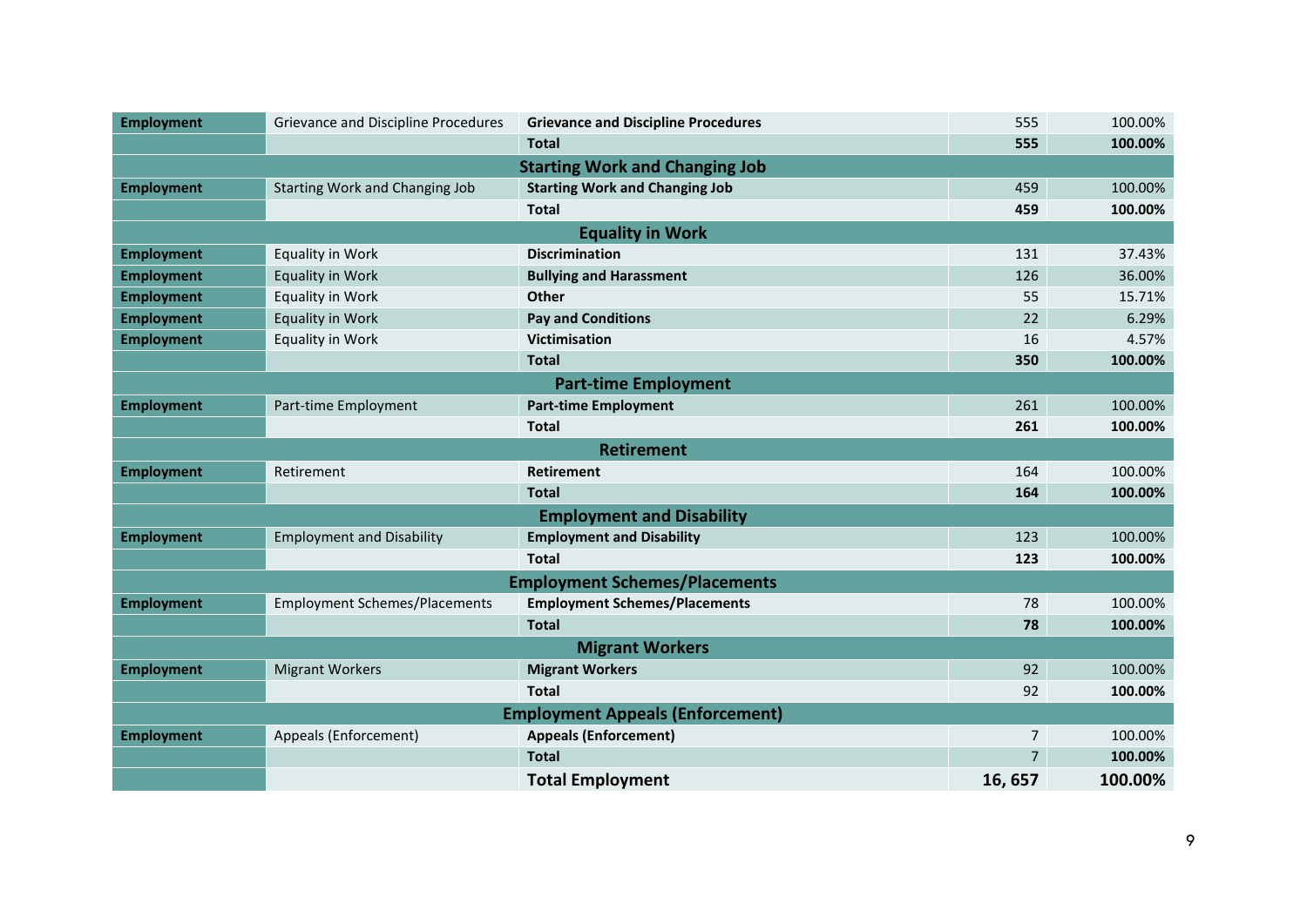#### **Table 8** sets out the **Housing** query dataset for Quarter 2, 2021.

Query sub-categories are presented in thematic form, as recorded by CISs. The percentages in the right hand column represent the percentage of queries for that sub-category of data collection i.e. the **Housing Assistance Payment (HAP)** percentage represents the number of HAP queries recorded as a percentage of the *Local Authority and Social Housing* sub-category.

### **Category Sub-category Q2, 2021 Sub-category Breakdown # of Queries % of Housing Sub-category Local Authority and Social Housing Housing** Local Authority and Social Housing **Applying for Local Authority/Social Housing** 3985 44.52% **Housing Local Authority and Social Housing Community Authority Authority and Social Housing Community Authority Authority and Social Housing Community Authority and Social Housing Community Authority and Social Housing Co Housing 1988 Local Authority and Social Housing 1998 Community Community Community Authority and Social Housing 1998 Community Authority and Social Housing 1998 Community Authority and Social Housing 1998 Community Author Housing 1988 Local Authority and Social Housing 1998 Contract Authority and Social Housing 1998 A.73% A.73% Housing 195 2.18%** Local Authority and Social Housing 195 2.18% **Housing** Local Authority and Social Housing **Standards/Repairs** 180 2.01% **Housing 1.0 Local Authority and Social Housing 1.43% Rental Accommodation Scheme (RAS)** 1.438 1.43% **Housing 1.28%** Local Authority and Social Housing **Notice/Eviction/Disputes** 1.28% **Housing** Local Authority and Social Housing **Rent Arrears/Rent Problems** 79 0.88% **Housing** Local Authority and Social Housing **Tenant Purchase (Incremental Scheme)** 48 0.54% **Total 8,951 100.00% Renting a Home Housing Renting a Home (Private Rental Accommodation) <b>Notice/Eviction/Disputes** 747 27.13% **Housing Renting a Home (Private Rental Accommodation) Tenant's Rights and Obligations** 562 562 20.41% **Housing Common Renting a Home (Private Rental Accommodation) <b>Landlords Rights & Obligations** 434 4 15.76% **Housing** Renting a Home (Private Rental Accommodation) **RTB (Residential Tenancies Board)** 359 13.04% **Housing Renting a Home (Private Rental Accommodation) <b>Rent Review** 200 200 7.26% **Housing 163** Renting a Home (Private Rental Accommodation) **Deposit Retention** 163 163 5.92% **Housing** Renting a Home (Private Rental Accommodation) **Standards/Repairs** 147 5.34% **Housing Renting a Home (Private Rental Accommodation) Rent Arrears/Rent Problems** 141 141 5.12%

#### **Table 8 – Housing Query Breakdown, Q2 2021**